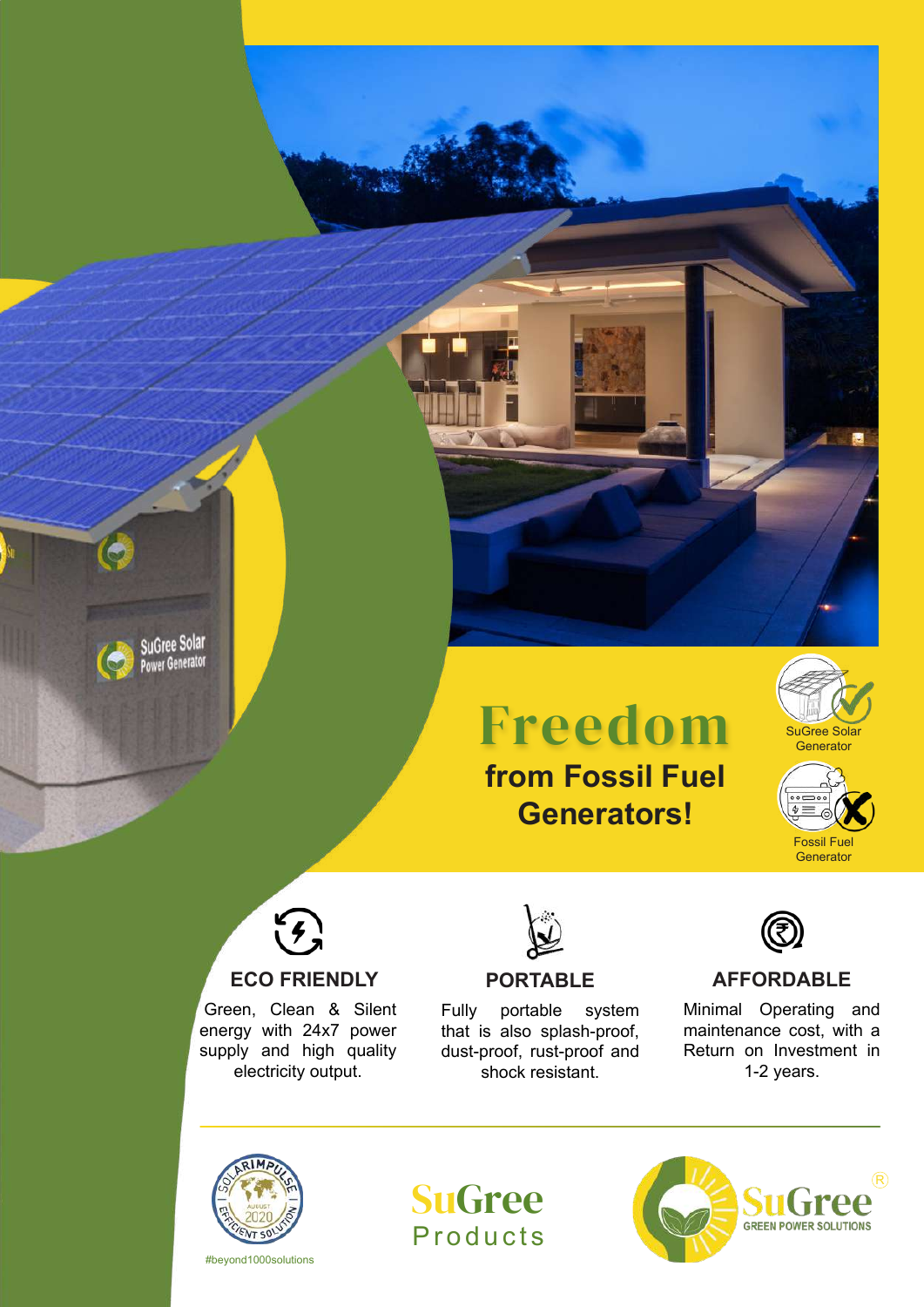## Why SuGree Solar Generator?

- **High Quality Power output, safe for electronic** appliances
- $\rightarrow$  5-10 years Warranty on Solar Batteries
- 10 & 25 Years performance warranty on Solar PV Modules
- 2 10 years warranty on Inverter
- No Piling required
- Easily Portable
- Various Power Ranges and Battery Backup capacities to choose from.
- Can be charged by external sources if required.

# **Comparison**

|                       | <b>SuGree Solar</b><br><b>Generator</b> | <b>Fossil Fuel</b><br><b>Generator</b> | <b>Solar Roof</b><br><b>Top</b> |
|-----------------------|-----------------------------------------|----------------------------------------|---------------------------------|
| Availability          |                                         |                                        | Sun & Grid<br>Availability      |
| <b>Initial Cost</b>   | ↓                                       | ↓                                      | J                               |
| O & M Cost            | ↓                                       | 个个                                     | ↓                               |
| Fuel<br>Logistics     | X                                       | 个个                                     | X                               |
| Portability           | 个                                       | 个个                                     | ↓                               |
| Ready to<br>Use       | ↑                                       | 个个                                     | ↓                               |
| Reliability           | 个                                       | ↓                                      | 个                               |
| Permissions<br>Needed | X                                       | X                                      |                                 |
| Pollution             | ↓                                       | <b>1111</b>                            | J                               |
| Payback<br>Period     | 1-2 Years                               | $\mathbf{\Omega}$                      | 3-4 Years                       |









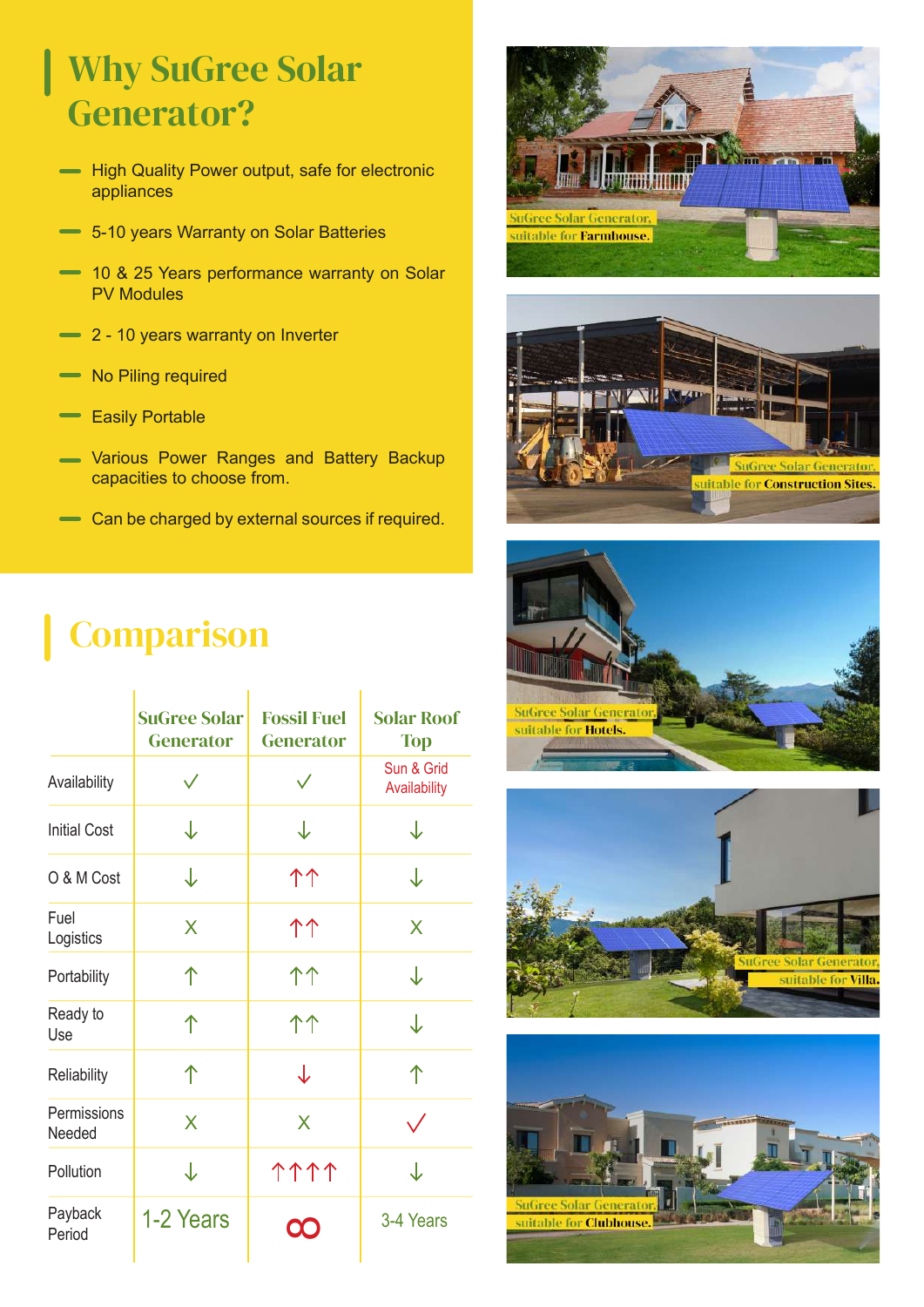

*Clean & Free Energy 24 x 7 with Return on Investment in 1 - 2 years!*



Free Energy and less than 5% maintenance cost than compared to fossil fuel generators.



### **BENEFITS**

Freedom from noise & air pollution; which is severely affecting people's health and mood.



Renewable Energy Solution with tiny carbon foot print & no Green House Gas Emission.